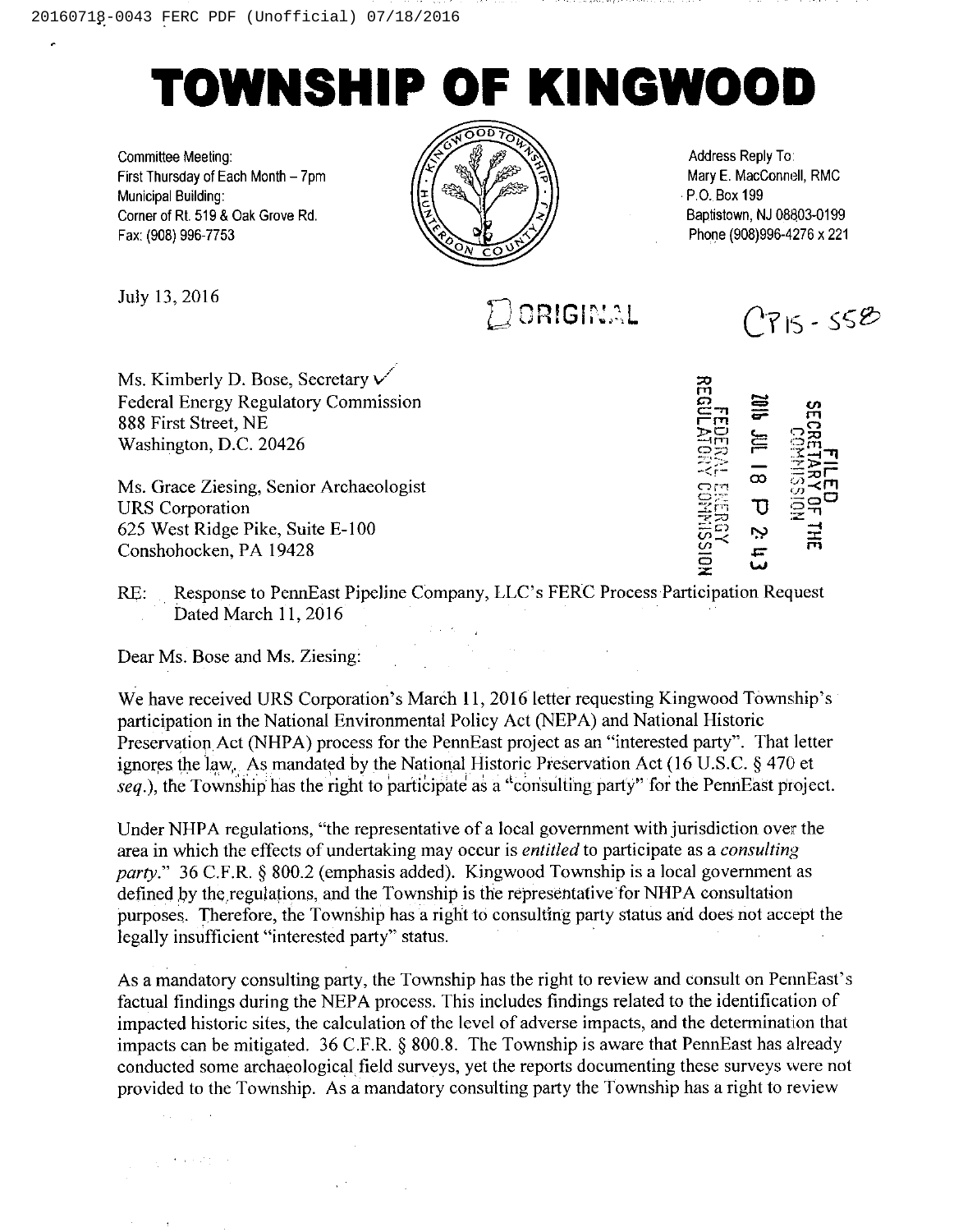and comment on these reports. The Township requests PennEast provide a copy of all previous reports and that PennEast continue providing future reports as soon as they are prepared.

 $\label{eq:2.1} \mathcal{L}(\mathcal{L}^{\text{max}}_{\mathcal{L}}(\mathcal{L}^{\text{max}}_{\mathcal{L}})) \leq \mathcal{L}(\mathcal{L}^{\text{max}}_{\mathcal{L}}(\mathcal{L}^{\text{max}}_{\mathcal{L}})) \leq \mathcal{L}(\mathcal{L}^{\text{max}}_{\mathcal{L}}(\mathcal{L}^{\text{max}}_{\mathcal{L}}))$ 

The Township asks that FERC and PennEast immediately recognize its status as a consulting party and provide all relevant documentation for the Township's review. Failure to do so would violate NHPA's requirements. Under the regulations a consulting party must be involved beginning "at the early stages of the project planning" so the party can fully consult on all stages from identifying historic sites, conducting surveys of those sites, and mitigating impacts. 36 C.F.R. § 800.1 et seq. FERC has already substantially delayed recognition of the Township as a "consulting party" until very late in the NEPA process, in direct contradiction to the NHPA regulations' mandate.

Because FERC and PennEast failed to involve the Township at the early stages, and the latest archaeological survey report was provided to the NJHPO but not the Township, six months ago, we have been deprived of involvement in important NHPA stages, in violation of our rights as a consulting party. If we had been involved at the beginning of the NHPA process, we would have had more than a year to review and consult on PennEast's findings as they were released. Since our involvement has been needlessly delayed until nearly two years after the NJHPO began its consultation, we insist that we be given at least six months to review and comment on any reports that have been completed before any DEIS is issued that evaluates potential effects on historic properties. No lesser amount of time would meet FERC's mandate under the Section 106 process: to "ensure that the section 106 process is initiated early in the undertaking's planning, so that a broad range of alternatives may be considered during the planning process for the undertaking". And even this length of time is less than we would have received if we had been properly consulted "at the early stages of planning".  $36$  C.F.R. § 800.1. Failure to grant us adequate time to review and comment would prevent both FERC and us from fully meeting the purposes and requirements of NHPA consultation.  $\mathcal{A}=\{x_1,\ldots,x_n\}$  ,  $\mathcal{A}=\{x_1,\ldots,x_n\}$  $\label{eq:1} \frac{1}{2} \int_{\mathbb{R}^3} \frac{1}{\sqrt{2}} \, \frac{1}{\sqrt{2}} \, \frac{1}{\sqrt{2}} \, \frac{1}{\sqrt{2}} \, \frac{1}{\sqrt{2}} \, \frac{1}{\sqrt{2}} \, \frac{1}{\sqrt{2}} \, \frac{1}{\sqrt{2}} \, \frac{1}{\sqrt{2}} \, \frac{1}{\sqrt{2}} \, \frac{1}{\sqrt{2}} \, \frac{1}{\sqrt{2}} \, \frac{1}{\sqrt{2}} \, \frac{1}{\sqrt{2}} \, \frac{1}{\sqrt{2}} \, \frac{1}{\sqrt{2}} \, \frac$ 

Car Brand

 $\mathcal{L}^{\text{max}}$ 

Sincerely,

## KINGWOOD TOWNSHIP COMMITTEE

Diana Haywood, Mayor

 $\mathcal{A}^{\pm}$ 

cc: Jeff England, UGI Bernard Holcomb, URS Daniel D. Saunders, NJHPO John Eddins, ACHP

 $\sim 10^{11}$  km  $^{-1}$ 

an<br>Bernard Constantinople of the Constantinople<br>Bernard Constantinople of Land Constantinople a proprietoria de la proprieta de la california de la california de 

 $\label{eq:2.1} \mathcal{L}_{\mathcal{A}}(\mathbf{x}) = \mathcal{L}_{\mathcal{A}}(\mathbf{x}) = \mathcal{L}_{\mathcal{A}}(\mathbf{x}) = \mathcal{L}_{\mathcal{A}}(\mathbf{x})$ 

 $\sim 4.00$  M  $_\odot$  .  $\label{eq:2.1} \mathcal{L}=\mathcal{L}^{\frac{1}{2}}\left(\mathcal{L}^{\frac{1}{2}}\right)^{-1}\mathcal{L}^{\frac{1}{2}}\left(\mathcal{L}^{\frac{1}{2}}\right)^{-1}\mathcal{L}^{\frac{1}{2}}\left(\mathcal{L}^{\frac{1}{2}}\right)^{-1}\mathcal{L}^{\frac{1}{2}}\left(\mathcal{L}^{\frac{1}{2}}\right)^{-1}\mathcal{L}^{\frac{1}{2}}\left(\mathcal{L}^{\frac{1}{2}}\right)^{-1}\mathcal{L}^{\frac{1}{2}}\left(\mathcal{L}^{\frac{1}{2}}$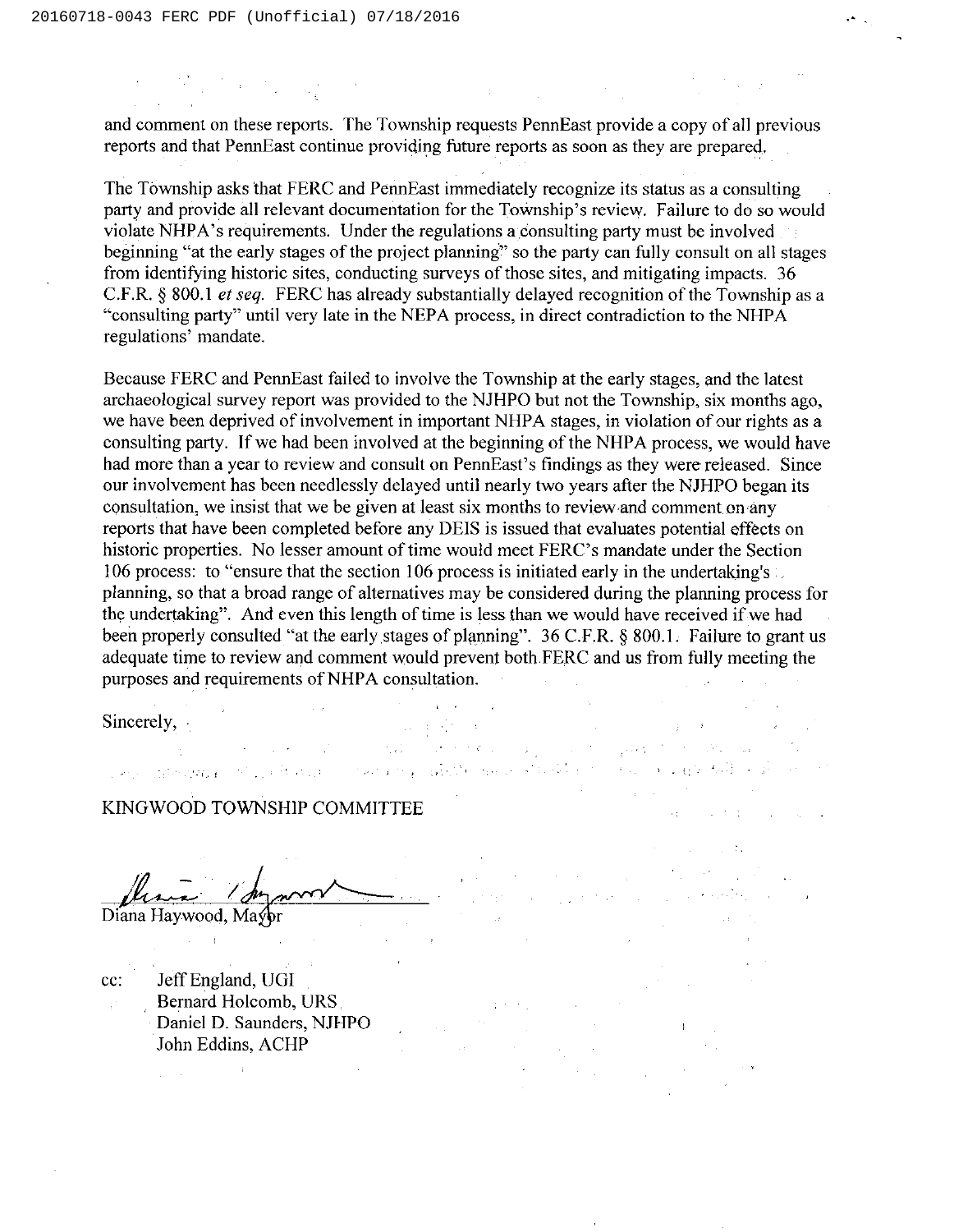## TOWNSHIP OF KINGWOOD

Committee Meeting: First Thursday of Each Month —7pm Municipal Building: Corner of Rt. 519 & Oak Grove Rd. Fax; (908) 996-7753



Address Reply To: Mary E. MacConnell, RMC P.O. Box 199 Baptistown, NJ 08803-0199 Phone (908)996-4276 x 221

July 13, 2016

Mr. Daniel D. Saunders Deputy State Historic Preservation Officer New Jersey Historic Preservation Office P.O. Box 420 Trenton, NJ 08625

RE: Failure of FERC and PennEast Pipeline Company, LLC to Grant Consulting Party Status FERC Docket No. CP-15-558.

Dear Mr. Saunders:

Even though the New Jersey Historic Preservation Office has been consulting on the PennEast Pipeline Project since September 2014, Kingwood Township still has not been granted its right to participate as a consulting party in the project's National Environmental Policy Act (NEPA) and National Historic Preservation Act (NHPA) processes. As you know, under NHPA regulations, "the representative of a local government with jurisdiction over the area in which the effects of undertaking may occur is entitled to participate as a consulting party". 36 C.F.R. § 800.2. Kingwood Township is a local government as defined by the regulations and the Township is the representative for NHPA consultation purposes. Therefore, the Township has a right to consulting party status and will not accept PennEast's offer to participate as an "interested party" only.

As a consulting party, the Township has the right to review and consult on PennEast's factual findings during the NEPA process. Under the NHPA regulations, a consulting party must be involved beginning "at the early stages of the project planning" so the party can fully consult on all stages from identifying historic sites, conducting surveys of those sites, and mitigating impacts. 36 C.F.R. § 800.1 et seq. However, more than a year and a half after NJHPO started consulting on the PennEast project, FERC still has not involved the Township as a consulting party. It therefore has been denied its right to consult for more than a year. Not until March 2016 did PennEast reach out to the Township about the project, at which point it only offered the Township an opportunity to participate as an "interested party". PennEast continues to refuse the Township's right to consulting party status and its right to review and comment on archaeological survey reports as these important undertakings are released. This failure violates the Township's rights and violates NHPA regulations.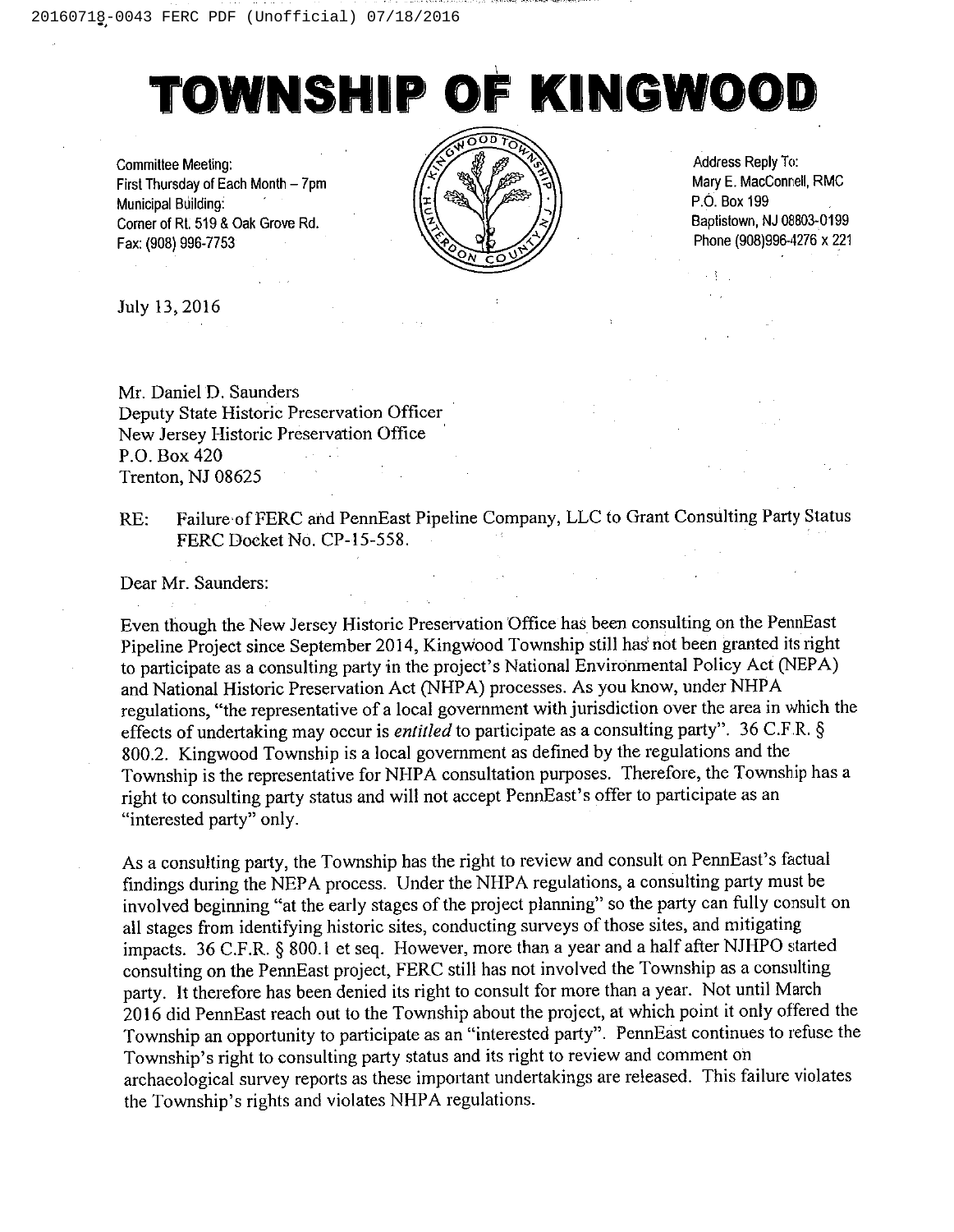The Township requests that your office take any actions within its authority to ensure FERC and PennEast immediately recognize the Township's status as a consulting party, provide the Township with all relevant reports for review, and provide the Township with the same amount oftime to review all reports prior to release of the DEIS that the Township would have received had FERC properly recognized our "consulting party" status at the early stages of project review. Only through such consultation can FERC fulfill its obligation to ensure that "a broad range of alternatives may be considered". See 36 C.F.R.800.1 ("The agency official shall ensure that the section 106 process is initiated early in the undertaking's planning, so that a broad range of alternatives may be considered during the planning process for the undertaking.").

Thank you for your attention to this matter.

Sincerely,

KINGWOOD TOWNSHIP COMMITTEE

Diana Haywood, Mayor

cc: John Eddins, ACHP Kimberly Bose, FERC Grace Ziesing, URS Jeff England, UGI